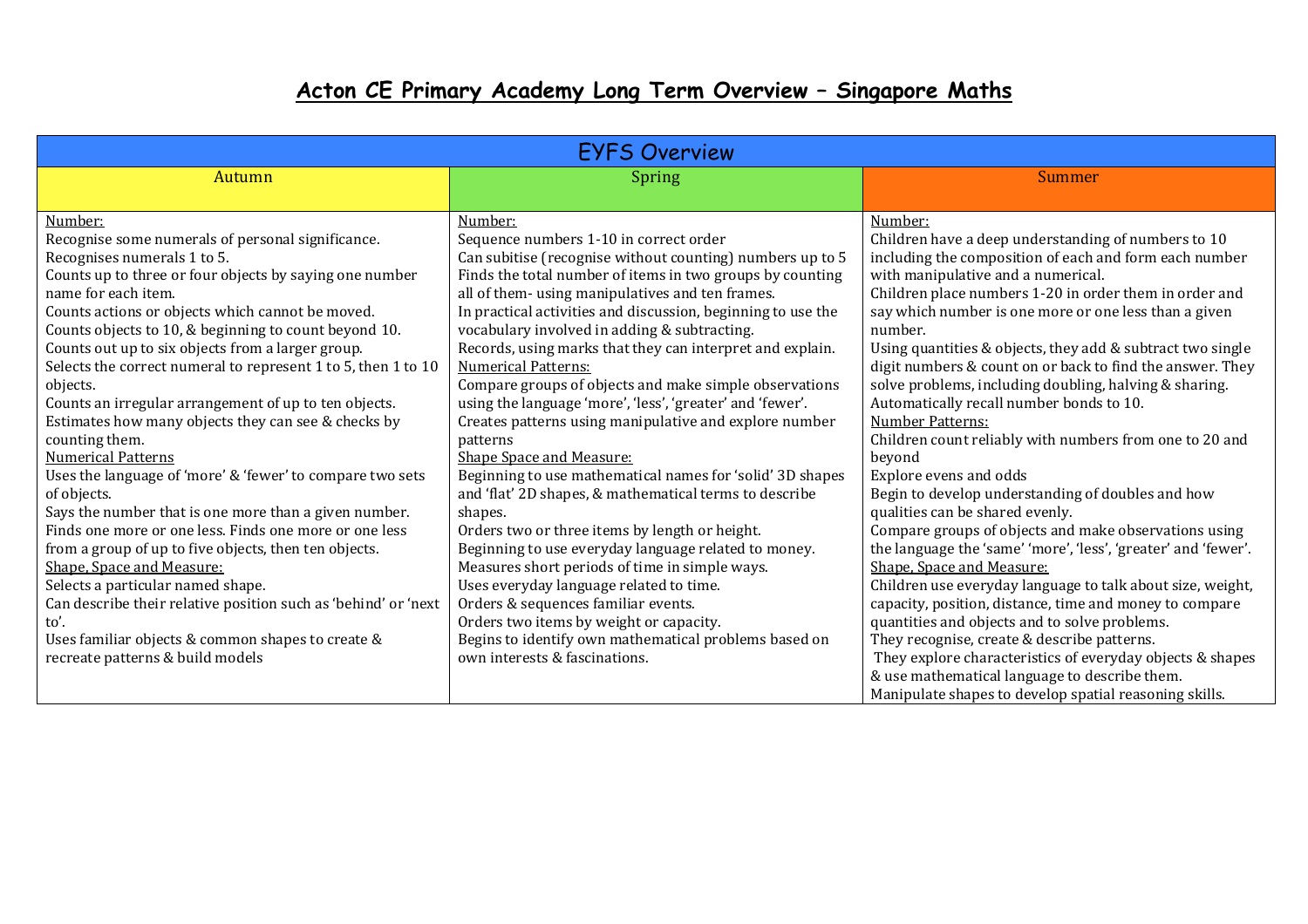|                                                                                                                                                                                                                                                                                                                                                                                                                                                                                                                                                                                                                                                                                                                                                                                                                                                                                         | <b>Year 1 Overview</b>                                                                                                                                                                                                                                                                                                                                                                                                                                                                                                                                                                                                                                                                                                                                                                                                                                                                                                                                                                                                                             |                                                                                                                                                                                                                                                                                                                                                                                                                                                                                                                                                                                                                     |                                                                                                                                                                                                                                                                                                                                                                                                                |
|-----------------------------------------------------------------------------------------------------------------------------------------------------------------------------------------------------------------------------------------------------------------------------------------------------------------------------------------------------------------------------------------------------------------------------------------------------------------------------------------------------------------------------------------------------------------------------------------------------------------------------------------------------------------------------------------------------------------------------------------------------------------------------------------------------------------------------------------------------------------------------------------|----------------------------------------------------------------------------------------------------------------------------------------------------------------------------------------------------------------------------------------------------------------------------------------------------------------------------------------------------------------------------------------------------------------------------------------------------------------------------------------------------------------------------------------------------------------------------------------------------------------------------------------------------------------------------------------------------------------------------------------------------------------------------------------------------------------------------------------------------------------------------------------------------------------------------------------------------------------------------------------------------------------------------------------------------|---------------------------------------------------------------------------------------------------------------------------------------------------------------------------------------------------------------------------------------------------------------------------------------------------------------------------------------------------------------------------------------------------------------------------------------------------------------------------------------------------------------------------------------------------------------------------------------------------------------------|----------------------------------------------------------------------------------------------------------------------------------------------------------------------------------------------------------------------------------------------------------------------------------------------------------------------------------------------------------------------------------------------------------------|
| Autumn                                                                                                                                                                                                                                                                                                                                                                                                                                                                                                                                                                                                                                                                                                                                                                                                                                                                                  | Spring                                                                                                                                                                                                                                                                                                                                                                                                                                                                                                                                                                                                                                                                                                                                                                                                                                                                                                                                                                                                                                             | Summer 1                                                                                                                                                                                                                                                                                                                                                                                                                                                                                                                                                                                                            | Summer 2                                                                                                                                                                                                                                                                                                                                                                                                       |
| Where in the world is Acton?                                                                                                                                                                                                                                                                                                                                                                                                                                                                                                                                                                                                                                                                                                                                                                                                                                                            | <b>Our Feathered Friends</b>                                                                                                                                                                                                                                                                                                                                                                                                                                                                                                                                                                                                                                                                                                                                                                                                                                                                                                                                                                                                                       | Afternoon Tea with<br>the Royals                                                                                                                                                                                                                                                                                                                                                                                                                                                                                                                                                                                    | Commotion in the<br>Ocean                                                                                                                                                                                                                                                                                                                                                                                      |
| I can count to 10<br>I can read and write numbers from 0-10<br>I can compare and order numbers from 0-<br>10<br>I can make different number bonds for<br>numbers up to 10<br>I can make number stories<br>I can add by counting<br>I can add by counting on<br>I can make addition equations<br>I can subtract by crossing out<br>I can subtract using number bonds<br>I can subtract by counting back<br>I can make subtraction stories<br>I can solve missing number problems such as<br>$\bullet$<br>$7 = ? - 9$ (extra)<br>I can name positions in a race and in a<br>queue<br>I can name positions from the left and from<br>the right<br>· I can use the words before, after, next to,<br>last, between in order to name positions<br>I can count to 20<br>I can read and write numbers from 11-20<br>I can compare and order numbers within 20<br>I can complete number patterns | I can recognise and name common 2-D<br>$\bullet$<br>shapes<br>Recognise and name common<br>$\bullet$<br>3-D shapes.<br>I can look for shapes in solids<br>I can group shapes<br>$\bullet$<br>I can make and complete patterns with<br>shapes<br>I can compare, describe and solve practical<br>$\bullet$<br>problems for length and height<br>I can measure and record length and<br>height<br>I can count in multiples of 2's, 5's<br>and 10's<br>I can count within 40<br>I can read and write numbers from 21-40<br>I can use a place value chart to show<br>numbers in tens and ones<br>I can compare and arrange numbers within<br>$\bullet$<br>40<br>I can find how much more<br>I can complete number patterns<br>Solve one-step problems involving addition<br>$\bullet$<br>and subtraction, using concrete objects and<br>pictorial representations<br>· I can make equal groups<br>I can add equal groups to find the total<br>number of objects<br>I can solve problems about multiplication<br>$\bullet$<br>I can group things equally | I can show half<br>I can show a quarter<br>quantity.<br>quantity.<br>backwards from any given number<br>100<br>I can count in 2s, 5s and 10s to 100<br>I can identify one more and one less<br>from any given number up to 99<br>100<br>$\bullet$<br>hour<br>I can compare different times<br>I can recognise dates on a calendar<br>I can recognise and use language<br>relating to days<br>I can recognise and use language<br>relating to days of the week.<br>I can recognise and use language<br>relating to weeks, months and years.<br>denominations of coins and notes<br>I can compare volume and capacity | Recognise, find and name a half as one of<br>two equal parts of an objects, shape or<br>Recognise, find and name a quarter as one<br>of four equal parts of an object, shape or<br>I can count to at least 100 forwards and<br>I can count, read and write numbers to<br>I can compare and arrange numbers within<br>Tell the time to the hour and half past the<br>Recognise and know the values of different |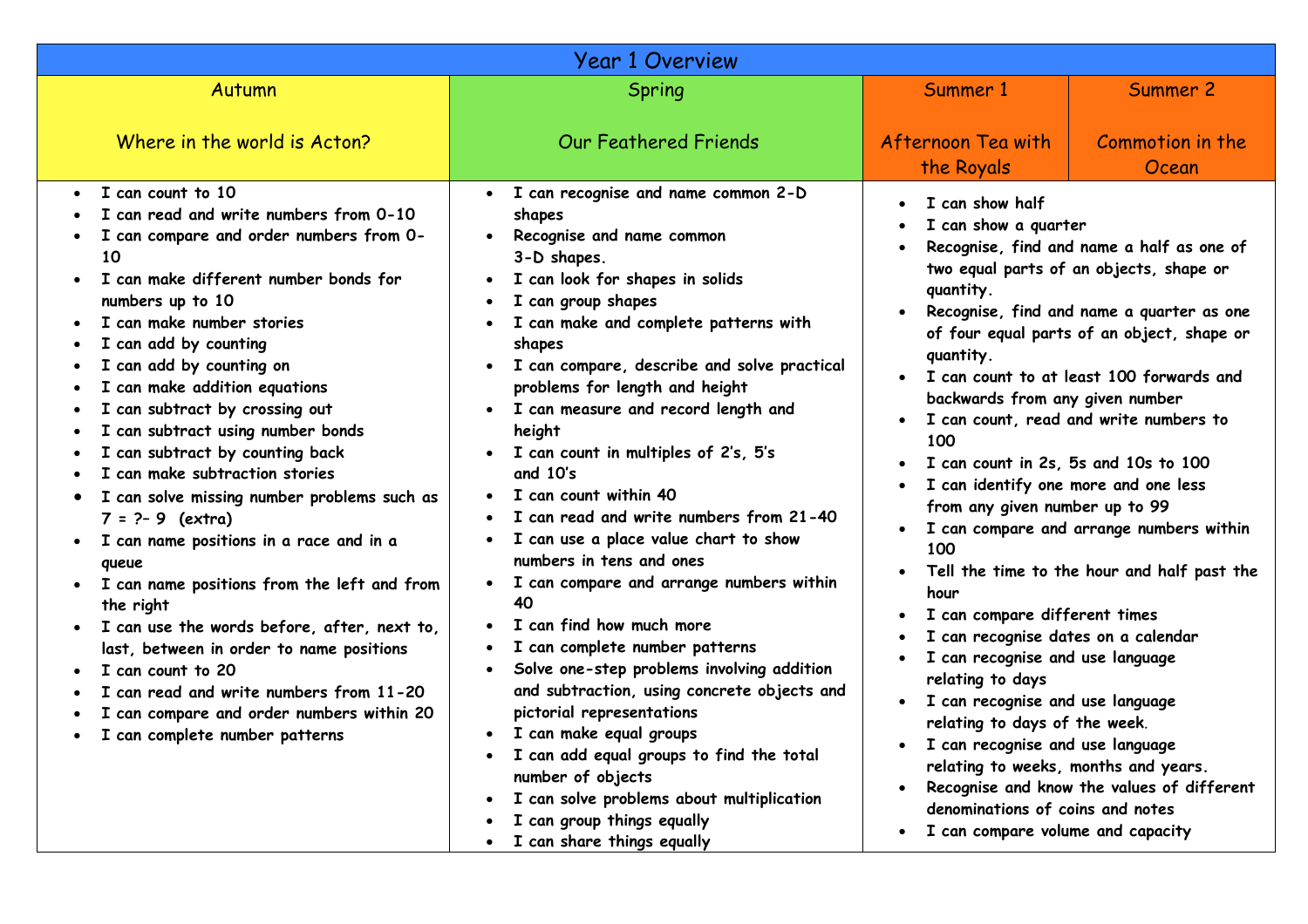|                                                                                                                                                                                                                                                                                                                                                                                                        |                                                                                                                                                                                                                                                                                                                                                                                                          |                                                                                                                                                                                                                                                                                                                                            |                                                                                                                                                                                                                                                                                                                                                                      | • I can use half and a quarter to describe<br>volume<br>I can find volume and capacity<br>I can compare mass of objects<br>I can find mass of objects<br>I can describe positions<br>I can describe movements<br>I can describe turns<br>I can collect data (extra)       |                                                                                                                                                                                                                                                                                                                                                                                                                                                                  |  |  |  |  |
|--------------------------------------------------------------------------------------------------------------------------------------------------------------------------------------------------------------------------------------------------------------------------------------------------------------------------------------------------------------------------------------------------------|----------------------------------------------------------------------------------------------------------------------------------------------------------------------------------------------------------------------------------------------------------------------------------------------------------------------------------------------------------------------------------------------------------|--------------------------------------------------------------------------------------------------------------------------------------------------------------------------------------------------------------------------------------------------------------------------------------------------------------------------------------------|----------------------------------------------------------------------------------------------------------------------------------------------------------------------------------------------------------------------------------------------------------------------------------------------------------------------------------------------------------------------|---------------------------------------------------------------------------------------------------------------------------------------------------------------------------------------------------------------------------------------------------------------------------|------------------------------------------------------------------------------------------------------------------------------------------------------------------------------------------------------------------------------------------------------------------------------------------------------------------------------------------------------------------------------------------------------------------------------------------------------------------|--|--|--|--|
| <b>Year 2 Overview</b><br><b>Autumn 1</b><br><b>Autumn 2</b><br>Spring 1<br>Spring 2<br>Summer 2<br>Summer 1                                                                                                                                                                                                                                                                                           |                                                                                                                                                                                                                                                                                                                                                                                                          |                                                                                                                                                                                                                                                                                                                                            |                                                                                                                                                                                                                                                                                                                                                                      |                                                                                                                                                                                                                                                                           |                                                                                                                                                                                                                                                                                                                                                                                                                                                                  |  |  |  |  |
| The British Isles                                                                                                                                                                                                                                                                                                                                                                                      | <b>Behind Enemy Lines</b><br>(George VI 1936-52)                                                                                                                                                                                                                                                                                                                                                         | Fun at the Fair<br>I can measure mass in kilograms                                                                                                                                                                                                                                                                                         | How does your<br>Garden Grow?                                                                                                                                                                                                                                                                                                                                        | How does your<br>Garden Grow?                                                                                                                                                                                                                                             | <b>Water World</b><br>• I can make and show halves, quarters and                                                                                                                                                                                                                                                                                                                                                                                                 |  |  |  |  |
| • I can recall and use addition and<br>subtraction facts to 20<br>$\bullet$<br>between addition and subtraction<br>100 in numerals and in words<br>100<br>I can add numbers with renaming<br>I can add numbers without renaming<br>I.<br>I can add three numbers<br>facts for the 2 times table<br>facts for the 5 times table<br>facts for the 10 times table<br>I can write multiplication equations | Recognise and use the inverse relationship<br>I can read and write numbers to at least<br>I can compare and arrange numbers within<br>I can make and complete number patterns<br>I can subtract numbers with renaming<br>can subtract numbers without renaming<br>Recall and use multiplication and division<br>Recall and use multiplication and division<br>Recall and use multiplication and division | I can measure mass in grams<br>I can compare and order mass<br>I can read a thermometer<br>I can measure and write down the<br>temperature<br>I can draw pictograms, tally charts,<br>block diagrams and simple tables<br>tables<br>simple tables<br>I can solve word problems<br>I can name coins and notes<br>money<br>$\bullet$<br>ways | I can solve word problems involving mass<br>I can read information from pictograms,<br>tally charts, block diagrams and simple<br>I can solve problems using information from<br>pictograms, tally charts, block diagrams and<br>I can draw models for different situations<br>I know how to count to tell the amount of<br>I can show amounts of money in different | thirds<br>I can name and write a fraction<br>I can compare and order fractions<br>and thirds<br>of $6 = 3$ .<br>the time<br>I can find the duration of time<br>time<br>I know the number of hours in a day<br>I can compare volume<br>I can solve word problems on volume | I can name fractions that make a whole<br>I can count wholes with halves, quarters<br>I can find part of a set and a quantity<br>I can write simple fractions for example $\frac{1}{2}$<br>I can tell and write the time to 5 mins<br>I can draw hands on a clock face to show<br>I can find the ending or starting time<br>I can compare and sequence intervals of<br>I know the number of minutes in an hour<br>I can measure volume in litres and millilitres |  |  |  |  |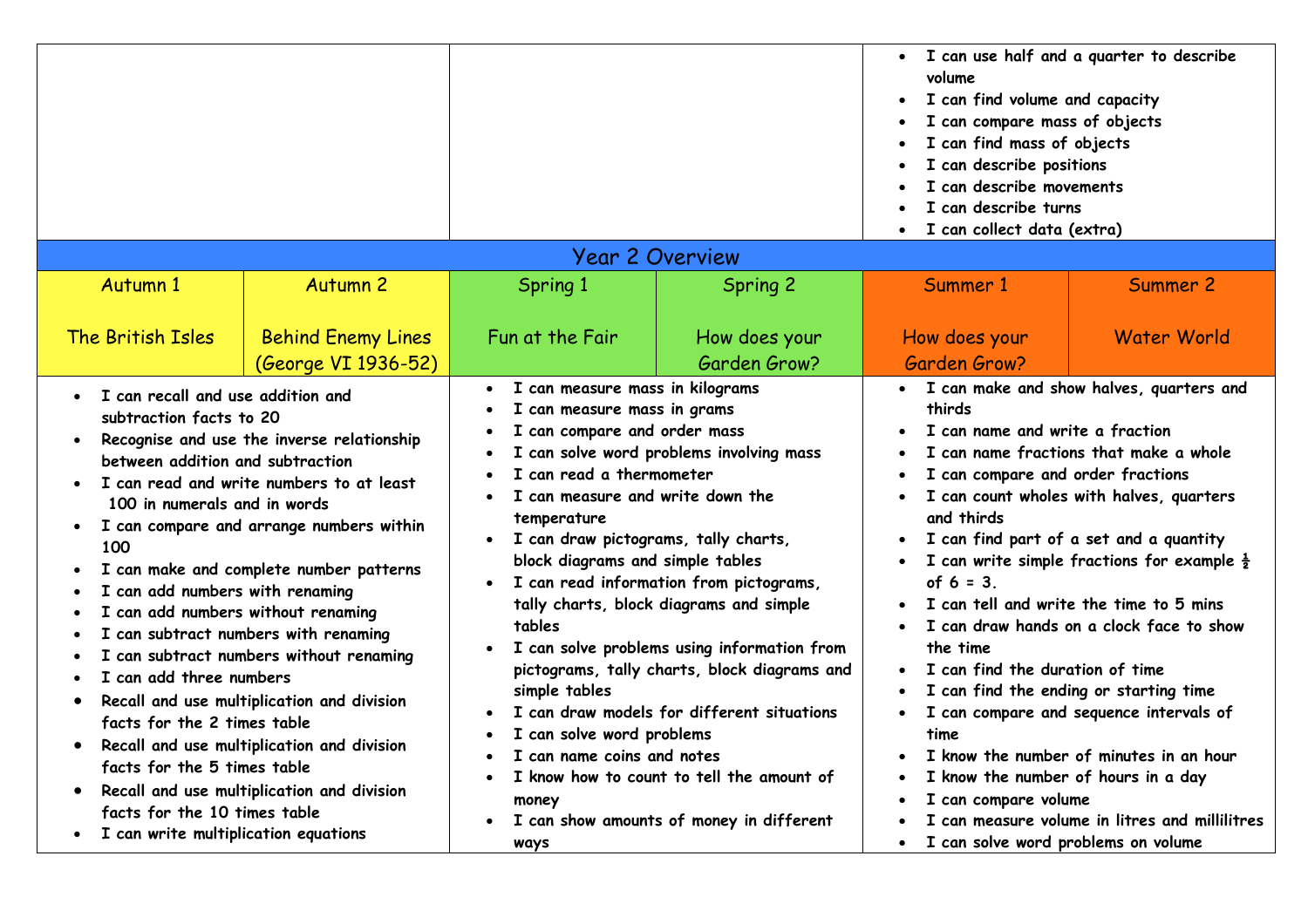| • I Know that the multiplication of two                       | I can exchange coins and notes<br>$\bullet$                                |  |
|---------------------------------------------------------------|----------------------------------------------------------------------------|--|
| numbers can be done in any order                              | I can compare amounts of money<br>$\bullet$                                |  |
| I Know that division of one number by                         | I can calculate change                                                     |  |
| another cannot be done in any order.                          | I can solve word problems on money                                         |  |
| I can solve problems involving multiplication<br>and division | I can name triangles, quadrilaterals and<br>polygons                       |  |
| I can write a family of multiplication and<br>division facts  | I can identify the number of sides and<br>$\bullet$<br>vertices of a shape |  |
| I can solve addition and subtraction<br>word problems         | I can identify the lines of symmetry of a<br>$\bullet$<br>shape or figure  |  |
| I can recognise odd and even numbers                          | I can form different figures with shapes                                   |  |
| I can measure length in metres                                | I can name the shapes that make up a                                       |  |
| I can measure length in centimetres                           | figure                                                                     |  |
| I know when to use cm or m to measure                         | I can sort shapes                                                          |  |
| length                                                        | I can draw figures on a square grid and a                                  |  |
| I know how to order and compare length                        | dot grid                                                                   |  |
| I know how to measure and draw lines                          | I can make and complete patterns<br>$\bullet$                              |  |
| I know how to solve word problems involving                   | I can tell how patterns are formed from<br>٠                               |  |
| length                                                        | shapes                                                                     |  |
|                                                               | I can move shapes                                                          |  |
|                                                               | I can turn shapes                                                          |  |
|                                                               | I can recognise flat faces and curved<br>surfaces                          |  |
|                                                               | I can name and describe spheres, cuboids,                                  |  |
|                                                               | cubes, cylinders, cones, pyramids and<br>prisms                            |  |
|                                                               | I can identify the number of faces, edges,                                 |  |
|                                                               | vertices of a shape                                                        |  |
|                                                               | I can fold 2D shapes into 3D shapes                                        |  |
|                                                               | I can group shapes in different ways                                       |  |
|                                                               | I can form structures with shapes                                          |  |
|                                                               | I can make patterns with shapes                                            |  |
|                                                               |                                                                            |  |
|                                                               |                                                                            |  |
|                                                               | <b>Year 3 Overview</b>                                                     |  |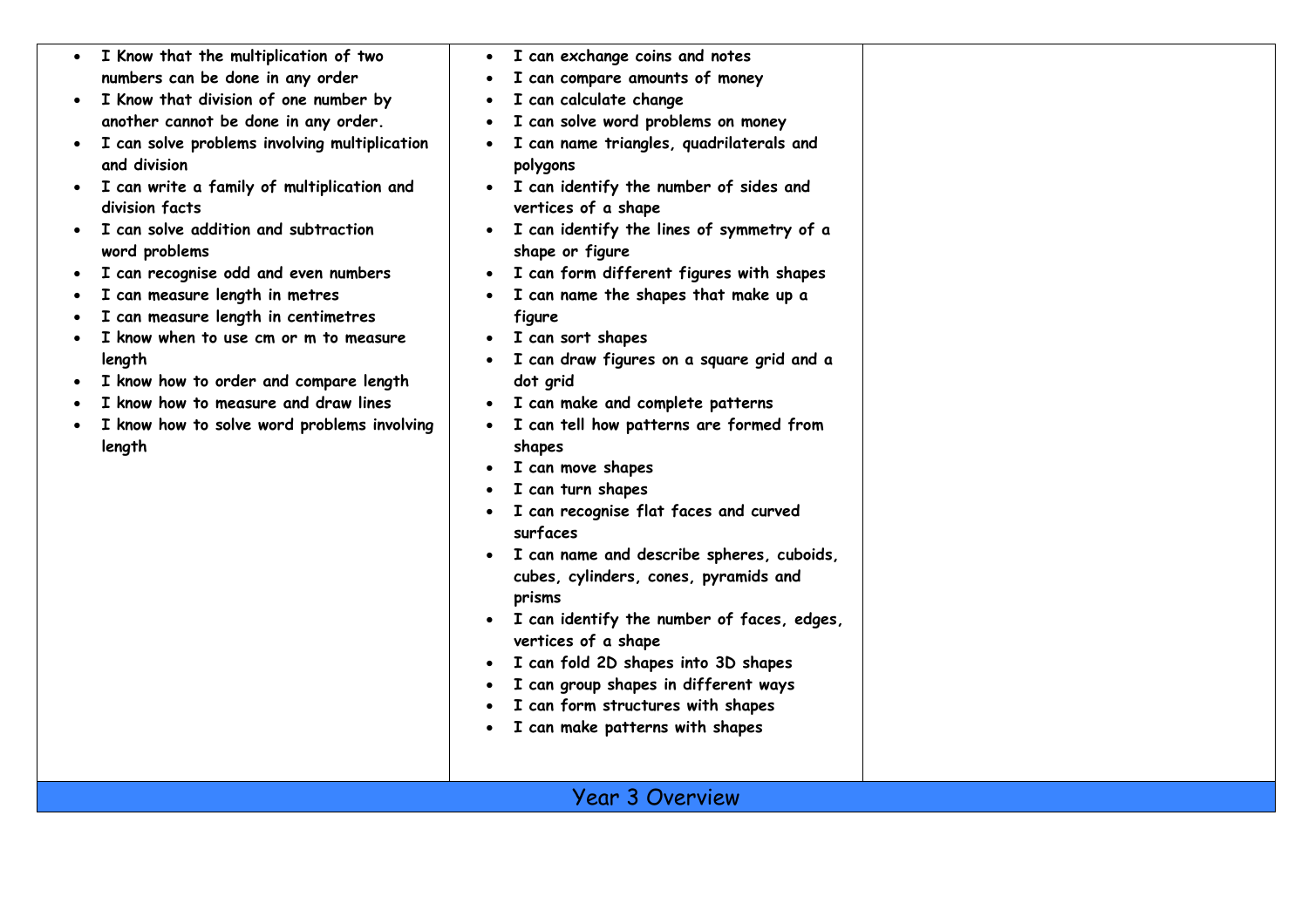| Autumn 1                                                                                                                                                                                                                                                                                                                                                                                                                                                                                                                                       | <b>Autumn 2</b>                                                                                                                                                                                                                                                                                                                                                                                                                                                                                                                              | Spring                                                                                                                                                                                                                                                                                                                                                                                                                                                                                                                                                                                                                                                                                                                                                                                                                                                                                                                                                                                                           | Summer                                                                                                                                                                                                                                                                                                                                                                                                                                                                                                                                                                                                                                                                                                                                                                                                                                                                                                                                                                                                                                |
|------------------------------------------------------------------------------------------------------------------------------------------------------------------------------------------------------------------------------------------------------------------------------------------------------------------------------------------------------------------------------------------------------------------------------------------------------------------------------------------------------------------------------------------------|----------------------------------------------------------------------------------------------------------------------------------------------------------------------------------------------------------------------------------------------------------------------------------------------------------------------------------------------------------------------------------------------------------------------------------------------------------------------------------------------------------------------------------------------|------------------------------------------------------------------------------------------------------------------------------------------------------------------------------------------------------------------------------------------------------------------------------------------------------------------------------------------------------------------------------------------------------------------------------------------------------------------------------------------------------------------------------------------------------------------------------------------------------------------------------------------------------------------------------------------------------------------------------------------------------------------------------------------------------------------------------------------------------------------------------------------------------------------------------------------------------------------------------------------------------------------|---------------------------------------------------------------------------------------------------------------------------------------------------------------------------------------------------------------------------------------------------------------------------------------------------------------------------------------------------------------------------------------------------------------------------------------------------------------------------------------------------------------------------------------------------------------------------------------------------------------------------------------------------------------------------------------------------------------------------------------------------------------------------------------------------------------------------------------------------------------------------------------------------------------------------------------------------------------------------------------------------------------------------------------|
| A Passport to Europe                                                                                                                                                                                                                                                                                                                                                                                                                                                                                                                           | The Penny Black<br>Queen Victoria                                                                                                                                                                                                                                                                                                                                                                                                                                                                                                            | Reduce, Reuse, Recycle                                                                                                                                                                                                                                                                                                                                                                                                                                                                                                                                                                                                                                                                                                                                                                                                                                                                                                                                                                                           | Ready, Steady, Cook                                                                                                                                                                                                                                                                                                                                                                                                                                                                                                                                                                                                                                                                                                                                                                                                                                                                                                                                                                                                                   |
| • I can count to 1000, writing in numerals<br>and words.<br>number<br>I can count in fifties<br>I can count in fours and eights.<br>1000.<br>I can complete number patterns.<br>an appropriate method<br>I can add numbers mentally<br>using an appropriate method<br>I can subtract numbers mentally<br>and subtracting.<br>I can divide by 3, 4 and 8<br>$\bullet$<br>3.4, and 8 times tables<br>• I can solve division problems involving<br>3,4, and 8 times tables<br>I can multiply with regrouping<br>I can multiply without regrouping | $(1837 - 1901)$<br>I can count in hundreds, tens and ones<br>I can find 10 more or 10 less than a given<br>I can tell the value of a digit in a number.<br>I can compare and arrange numbers within<br>I can add numbers up to three digits using<br>I can subtract numbers up to three digits<br>• I can solve word problems involving adding<br>I know my 3,4 and 8 times table by heart<br>• I can solve multiplication problems involving<br>I can multiply a 2 digit number by a 1 digit.<br>I can divide a 2 digit number by a 1 digit | I can write length in m and cm<br>I can convert between m and cm<br>I can write lengths in km and m<br>I can convert between km and m<br>I can compare different lengths<br>I can solve length word problems (add and<br>subtract).<br>· I can read scales for mass in kg and g<br>I can solve mass word problems (add and<br>subtract).<br>I can measure volume in ml and I<br>I can measure capacity in ml and I<br>I can write volume in ml and I<br>I can write capacity in ml and I<br>I can solve volume and capacity word<br>problems (add and subtract).<br>• I can name an amount of money in pounds<br>and pence<br>I can use different ways to show the same<br>amount of money<br>I can add money in pounds and pence<br>$\bullet$<br>I can subtract money in pounds and pence<br>I can calculate change<br>I can solve word problems involving money.<br>I can tell and write the time in am and pm<br>I can tell and write the time using past and<br>to<br>I can tell and write the time shown on | • I can draw picture graphs and bar graphs<br>• I can read and interpret bar graphs<br>I can solve problems using information from<br>bar graphs.<br>I can count in tenths<br>$\bullet$<br>I can make number pairs that form one<br>whole<br>I can add and subtract two fractions<br>I can find and list equivalent fractions<br>I can write a fraction in its simplest form<br>I can compare and order fractions<br>I can find part of a set and fraction of a<br>number<br>I can share a number equally<br>$\bullet$<br>I can write fractions on the number line.<br>I can write fractions that are greater than<br>I can solve word problems involving<br>$\bullet$<br>fractions.<br>I can recognise an angle<br>$\bullet$<br>I can find angles in shapes<br>I can find a right angle, acute angle and<br>obtuse angle<br>I can make a half turn, three-quarters and<br>full turn.<br>I can identify and name perpendicular and<br>parallel lines<br>I can find vertical and horizontal lines<br>I can draw and describe 2d shapes |
| number<br>I can divide with regrouping<br>$\bullet$<br>I can divide without regrouping.                                                                                                                                                                                                                                                                                                                                                                                                                                                        |                                                                                                                                                                                                                                                                                                                                                                                                                                                                                                                                              | different types of clocks<br>I can measure time in seconds, hours and<br>$\bullet$<br>minutes                                                                                                                                                                                                                                                                                                                                                                                                                                                                                                                                                                                                                                                                                                                                                                                                                                                                                                                    | I can make and describe 3d shapes.<br>I can measure the total length around a<br>shape                                                                                                                                                                                                                                                                                                                                                                                                                                                                                                                                                                                                                                                                                                                                                                                                                                                                                                                                                |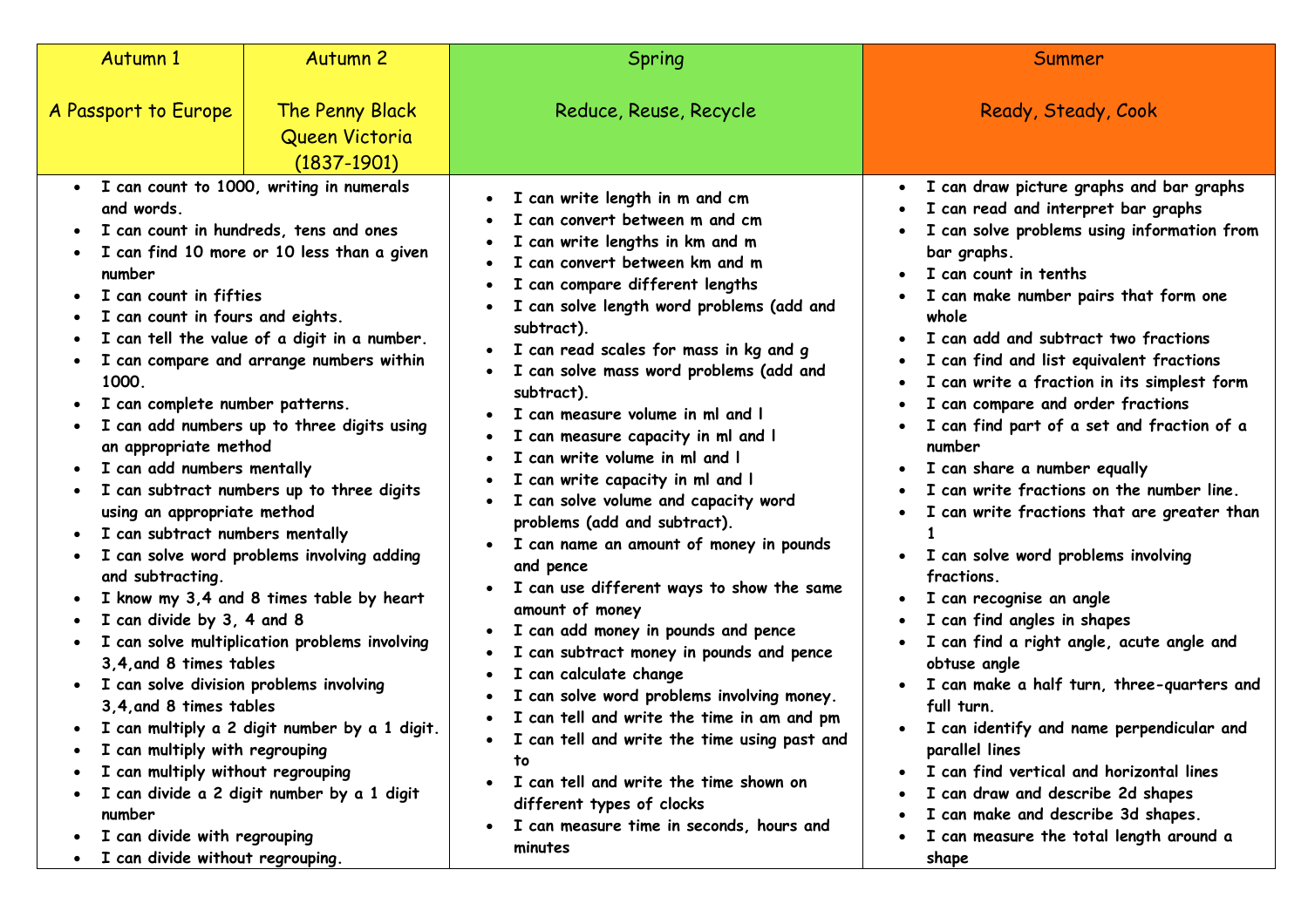| I can solve multiplication word problems<br>$\bullet$<br>I can solve division word problems.<br>can estimate the answer to a calculation<br>I can use inverse to check answers                                                                                            |                                                                                                                                                                                                                                                                     | I can find the starting time, end time and<br>$\bullet$<br>duration<br>I can tell the time on a 12h and 24 hour<br>clock.<br>I can read Roman numerals from I to XII<br>$\bullet$<br>I can change minutes to seconds and vice<br>versa<br>I know the number of days in each month,<br>$\bullet$<br>year and leap year<br>• I can find the number of days using a<br>calendar |                                                                                                                                                                                                                                                                                                                                                                                                              | I can find the perimeter of figures using a<br>$\bullet$<br>square grid<br>I can find the perimeter of figures in cm<br>and m<br>I can find the perimeter of squares and<br>$\bullet$<br>rectangles.                                                                                                                                                                                                                                                                                                                                                                                                                                                                             |
|---------------------------------------------------------------------------------------------------------------------------------------------------------------------------------------------------------------------------------------------------------------------------|---------------------------------------------------------------------------------------------------------------------------------------------------------------------------------------------------------------------------------------------------------------------|------------------------------------------------------------------------------------------------------------------------------------------------------------------------------------------------------------------------------------------------------------------------------------------------------------------------------------------------------------------------------|--------------------------------------------------------------------------------------------------------------------------------------------------------------------------------------------------------------------------------------------------------------------------------------------------------------------------------------------------------------------------------------------------------------|----------------------------------------------------------------------------------------------------------------------------------------------------------------------------------------------------------------------------------------------------------------------------------------------------------------------------------------------------------------------------------------------------------------------------------------------------------------------------------------------------------------------------------------------------------------------------------------------------------------------------------------------------------------------------------|
|                                                                                                                                                                                                                                                                           |                                                                                                                                                                                                                                                                     |                                                                                                                                                                                                                                                                                                                                                                              | <b>Year 4 Overview</b>                                                                                                                                                                                                                                                                                                                                                                                       |                                                                                                                                                                                                                                                                                                                                                                                                                                                                                                                                                                                                                                                                                  |
| Autumn 1                                                                                                                                                                                                                                                                  | <b>Autumn 2</b>                                                                                                                                                                                                                                                     | Spring 1                                                                                                                                                                                                                                                                                                                                                                     | Spring 2                                                                                                                                                                                                                                                                                                                                                                                                     | Summer                                                                                                                                                                                                                                                                                                                                                                                                                                                                                                                                                                                                                                                                           |
| The Forgotten<br><b>Flamboyant King</b><br>James I<br>$(1567 - 1625)$                                                                                                                                                                                                     | Gift of Giving                                                                                                                                                                                                                                                      | War, Fire &<br>Pestilence<br>Charles I-II<br>$(1625-49 \& 1649-51)$                                                                                                                                                                                                                                                                                                          | Around the world in<br>80 days                                                                                                                                                                                                                                                                                                                                                                               | Lights, Camera, Fashion                                                                                                                                                                                                                                                                                                                                                                                                                                                                                                                                                                                                                                                          |
| I can count to 10000<br>and ones.<br>given number<br>I can count in 25s<br>I can count in 6s, 7s and 9s<br>for<br>$\bullet$<br>10000<br>I can describe and complete number<br>$\bullet$<br>patterns<br>$\bullet$<br>numbers<br>1000<br>I can estimate sum and difference. | I can count in thousands, hundreds, tens<br>I can find 1000 more or 1000 less than a<br>I can tell the number that a digit stands<br>I can compare and arrange numbers within<br>I can count backwards to include negative<br>I can round any number to 10, 100 and | I can use a table to show information<br>graphs<br>$\bullet$<br>and graphs<br>I can count in hundredths<br>number line<br>visually<br>٠<br>I can add and subtract fractions<br>I can solve word problems involving<br>fractions.                                                                                                                                             | I can draw, read and interpret tables<br>I can draw, read and interpret bar graphs<br>I can draw, read and interpret picture<br>I can draw, read and interpret line graphs<br>I can draw, read and interpret time graphs<br>I can solve problems using info from tables<br>I can write and show mixed numbers on a<br>I can find equivalent fractions and show<br>I can simplify fractions and mixed numbers | • I can count an amount of money and write<br>using decimals<br>I can round money to the nearest £ and<br>nearest £10<br>I can estimate total amounts of money<br>I can solve problems involving money<br>I can measure and estimate mass<br>I can measure and estimate volume<br>I can measure and estimate length<br>I can convert units of mass<br>I can convert units of volume<br>I can convert units of length<br>I can measure perimeter in different units.<br>I can find the area using square tiles<br>I can find the area in a square grid<br>I can find the area of squares and<br>rectangles by multiplying.<br>I can identify acute and obtuse angles<br>$\bullet$ |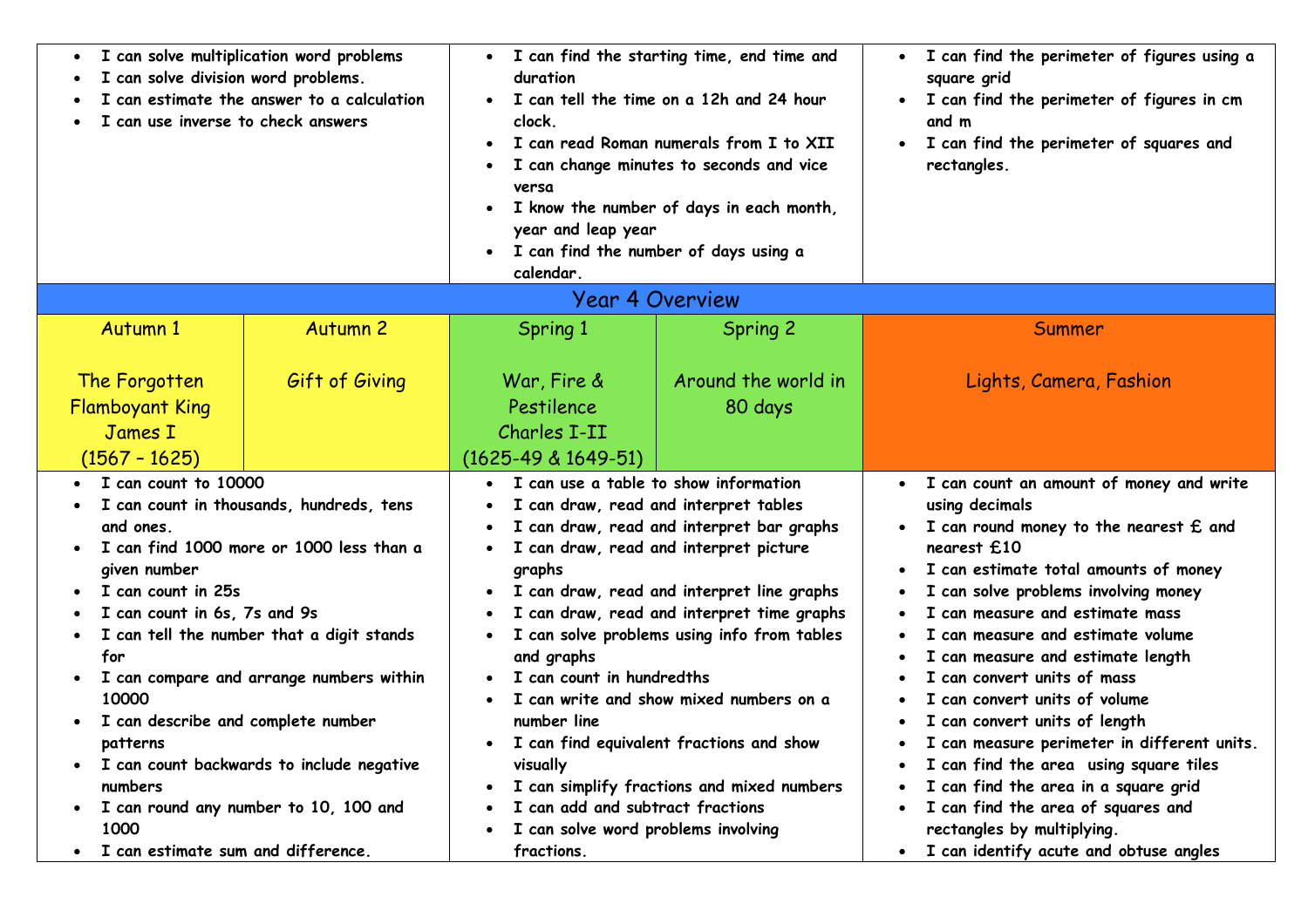| appropriate method<br>I can add numbers mentally<br>an appropriate method<br>I can subtract mentally<br>I can solve addition word problems<br>answers<br>I can multiply by $6,7,9,11,12$<br>I can divide by 6,7,9,11,12<br>I can solve division word problems.<br>place value knowledge.<br>I can multiply without regrouping<br>I can multiply with regrouping<br>I can divide without regrouping<br>I can divide with regrouping.<br>mental calculations | • I can add numbers up to 4 digits using an<br>I can subtract numbers up to 4 digits using<br>I can solve subtraction word problems.<br>I can estimate and use inverse to check<br>I can divide to find quotient and remainder<br>I can solve multiplication word problems<br>I can multiply and divide mentally using<br>I can multiply together three numbers<br>I can use factor pairs and commutatively in<br>I can use the distributive law to multiply | I can tell the time using the 24 hour clock<br>I can convert between analogue and digital<br>time.<br>I can change time in minutes to seconds<br>I can change time in hours to minutes<br>I can change time in years to months and<br>vice versa.<br>I can find the duration, start and finish<br>time<br>I can solve time word problems.<br>$\bullet$<br>I can recognise and write tenths<br>I can recognise and write hundredths<br>I can count up and down in hundredths.<br>I can compare numbers with the same<br>number of decimal places<br>I can complete number patterns involving<br>decimals<br>I can round decimals with 1dp to the<br>$\bullet$<br>nearest whole number<br>I can recognise and write decimal<br>$\bullet$<br>equivalents of $\frac{1}{4}$ , $\frac{1}{2}$ and 3/4<br>I can divide a 1 or 2 digit number by 10<br>$\bullet$<br>I can divide a 1 or 2 digit number by 100<br>I can solve simple measure and money<br>$\bullet$<br>problems involving decimals and fractions. | I can compare and order angles<br>I can compare and classify triangles<br>I can compare and classify quadrilaterals<br>I can identify lines of symmetry in 2d<br>shapes.<br>I can complete a simple symmetrical figure<br>with respect to a specific line of symmetry.<br>I can describe positions using coordinates in<br>the first quadrant<br>I can plot points and complete a given<br>polygon<br>I can describe movement between positions<br>as translations (up, down, left, right)<br>I can read and write Roman numerals 1 to<br>20<br>I can read and write Roman numerals to<br>100.<br>I can understand how the numerical system<br>has changed over time.<br>I can identify and recognise 3d shapes.<br>I know my times tables up to $12 \times 12$ by<br>heart |                                                                                    |
|------------------------------------------------------------------------------------------------------------------------------------------------------------------------------------------------------------------------------------------------------------------------------------------------------------------------------------------------------------------------------------------------------------------------------------------------------------|--------------------------------------------------------------------------------------------------------------------------------------------------------------------------------------------------------------------------------------------------------------------------------------------------------------------------------------------------------------------------------------------------------------------------------------------------------------|---------------------------------------------------------------------------------------------------------------------------------------------------------------------------------------------------------------------------------------------------------------------------------------------------------------------------------------------------------------------------------------------------------------------------------------------------------------------------------------------------------------------------------------------------------------------------------------------------------------------------------------------------------------------------------------------------------------------------------------------------------------------------------------------------------------------------------------------------------------------------------------------------------------------------------------------------------------------------------------------------------|-----------------------------------------------------------------------------------------------------------------------------------------------------------------------------------------------------------------------------------------------------------------------------------------------------------------------------------------------------------------------------------------------------------------------------------------------------------------------------------------------------------------------------------------------------------------------------------------------------------------------------------------------------------------------------------------------------------------------------------------------------------------------------|------------------------------------------------------------------------------------|
| two digit numbers by one digit                                                                                                                                                                                                                                                                                                                                                                                                                             |                                                                                                                                                                                                                                                                                                                                                                                                                                                              |                                                                                                                                                                                                                                                                                                                                                                                                                                                                                                                                                                                                                                                                                                                                                                                                                                                                                                                                                                                                         |                                                                                                                                                                                                                                                                                                                                                                                                                                                                                                                                                                                                                                                                                                                                                                             |                                                                                    |
|                                                                                                                                                                                                                                                                                                                                                                                                                                                            |                                                                                                                                                                                                                                                                                                                                                                                                                                                              | <b>Year 5 Overview</b>                                                                                                                                                                                                                                                                                                                                                                                                                                                                                                                                                                                                                                                                                                                                                                                                                                                                                                                                                                                  |                                                                                                                                                                                                                                                                                                                                                                                                                                                                                                                                                                                                                                                                                                                                                                             |                                                                                    |
| Autumn 1<br>Sails, Seas and<br><b>Scurvy</b><br>Queen Elizabeth I<br>$(1558 - 1603)$                                                                                                                                                                                                                                                                                                                                                                       | <b>Autumn 2</b><br>Wonders of the<br>World                                                                                                                                                                                                                                                                                                                                                                                                                   | Spring<br>Ecotricity                                                                                                                                                                                                                                                                                                                                                                                                                                                                                                                                                                                                                                                                                                                                                                                                                                                                                                                                                                                    | Summer 1<br>What's on the Menu?                                                                                                                                                                                                                                                                                                                                                                                                                                                                                                                                                                                                                                                                                                                                             | Summer 2<br><b>The Empire Strikes</b><br><b>Back</b><br>$(27BC-476AD)$             |
| · I can read, write, order and compare<br>numbers up to 1,000,000<br>· I can tell the place value of a digit                                                                                                                                                                                                                                                                                                                                               |                                                                                                                                                                                                                                                                                                                                                                                                                                                              | Identify, name and write equivalent<br>$\bullet$<br>fractions of a given fractions, represented<br>visually, including tenths and hundredths.                                                                                                                                                                                                                                                                                                                                                                                                                                                                                                                                                                                                                                                                                                                                                                                                                                                           | • I can convert between measures of time                                                                                                                                                                                                                                                                                                                                                                                                                                                                                                                                                                                                                                                                                                                                    | I can convert between measures of length<br>I can convert between measures of mass |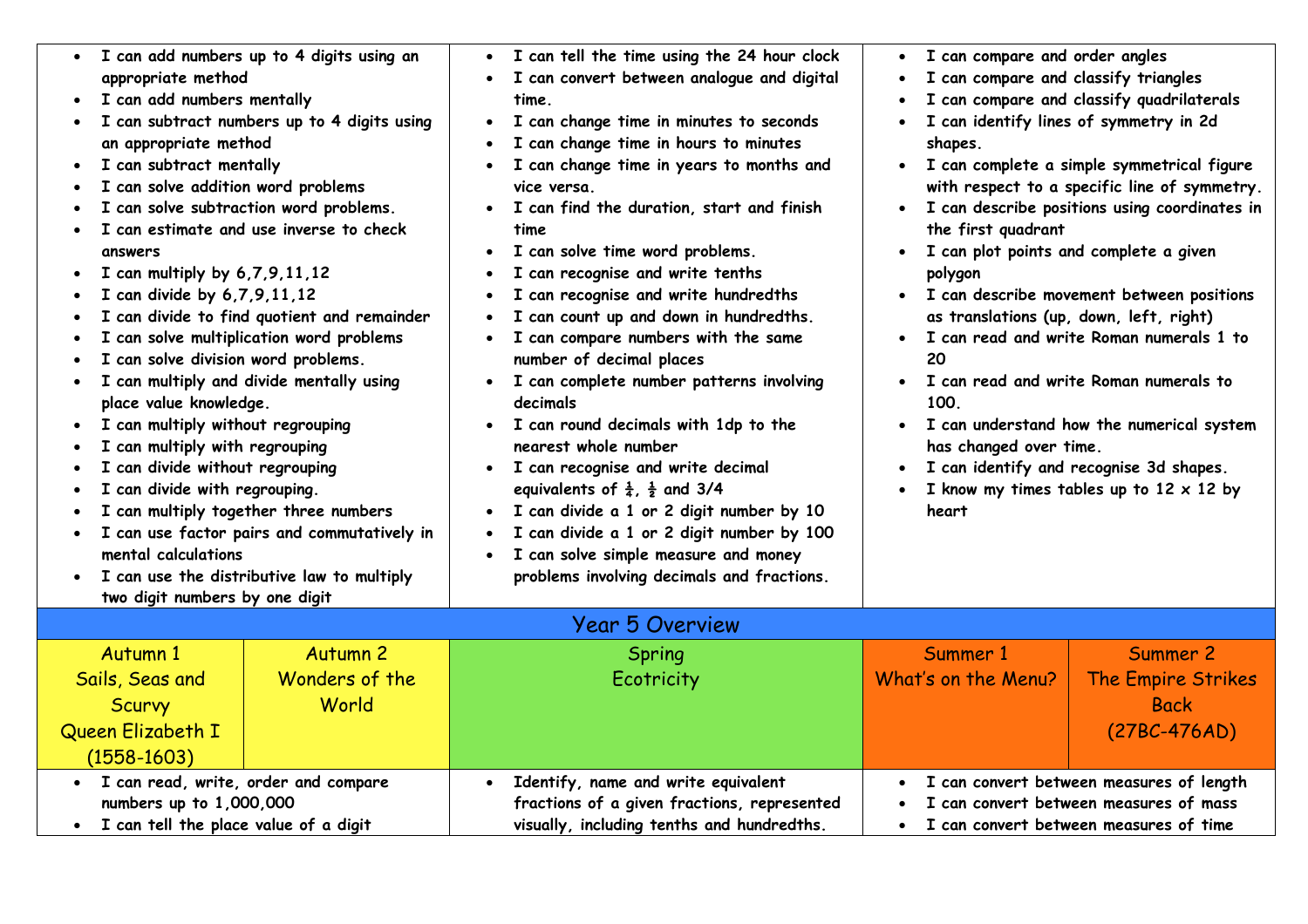|           | • I can count forwards or backwards in steps<br>of powers of 10 up to 1,000,000 | $\bullet$ | Recognise mixed numbers and improper<br>fractions and convert from   | . Tell the temperature (including negative      |
|-----------|---------------------------------------------------------------------------------|-----------|----------------------------------------------------------------------|-------------------------------------------------|
|           | I can round numbers to the nearest                                              |           | one form to the other.                                               | numbers)                                        |
|           |                                                                                 |           | Add and subtract fractions with the same                             | Use all four operations to solve problems       |
|           | 10, 100, 1000, 10,000 and 100,000<br>I can add and subtract whole numbers with  |           |                                                                      | involving measure using                         |
|           |                                                                                 |           | denominator and denominators that are                                | decimal notation, including scaling             |
|           | more than 4 digits                                                              |           | multiples of the same number.                                        | Measure and calculate perimeter of              |
|           | I can add and subtract large numbers                                            |           | Multiply proper fractions and mixed numbers                          | composite rectilinear                           |
|           | mentally                                                                        |           | by whole numbers, supported                                          | shapes in cm and m.                             |
|           | I can use rounding to determine levels of                                       |           | by materials and diagrams.                                           | • Calculate and compare the area of             |
|           | accuracy                                                                        |           | Compare and order fractions whose                                    | rectangles and estimate the area                |
|           | I can identify multiples and factors                                            |           | denominators are all multiples of the same<br>number                 | of irregular shapes.                            |
|           | (including factor pairs and common factors)                                     |           |                                                                      | I can estimate volume                           |
|           | I can use the vocabulary of prime numbers,                                      |           | Read, write and compare numbers with up                              | Find and compare the volume                     |
|           | prime factors and composite numbers<br>I can find prime numbers up to 100       |           | to three decimal places.<br>Recognise and use thousandths and relate | Find and compare the capacity<br>Convert volume |
|           | and recall prime numbers up to 19.                                              |           | them to tenths.                                                      | Solve word problems involving volume            |
|           | Recognise and use square numbers and cube                                       |           | hundredths and decimal equivalents.                                  | I can read Roman Numerals to 1000               |
|           | numbers, and use the notation for squared                                       |           | Round decimals with two decimal places to                            | I can write years in Roman Numerals             |
|           | and cubed                                                                       |           | the nearest whole number                                             |                                                 |
|           | I can use column multiplication up to                                           |           | and to one decimal place.                                            |                                                 |
|           | 4 digit numbers.                                                                |           | Solve problems involving number up to three                          |                                                 |
|           | I can use long division to solve a variety of                                   |           | decimal places                                                       |                                                 |
|           | problems                                                                        |           | Read and write decimal numbers as                                    |                                                 |
|           | Multiply and divide numbers mentally                                            |           | fractions.                                                           |                                                 |
|           | drawing upon known facts                                                        |           | Recognise the per cent symbol and                                    |                                                 |
|           | Multiply and divide whole numbers and those                                     |           | understand the per cent relates to                                   |                                                 |
|           | involving decimals by 10,                                                       |           | 'number of parts per 100'                                            |                                                 |
|           | 100 and 1000                                                                    |           | Write percentages as a fraction with                                 |                                                 |
|           | Divide numbers up to 4 digits by a one-digit                                    |           | denominator 100, and                                                 |                                                 |
|           | number using the formal written method inc                                      |           | as a decimal.                                                        |                                                 |
|           | remainders                                                                      |           | Find percentage of a number                                          |                                                 |
|           | • I can solve addition and subtraction                                          |           | Solve problems with % and decimal                                    |                                                 |
|           | multi-step problems                                                             |           | equivalents of                                                       |                                                 |
|           | I can decide which operations to use                                            |           | $1/2, \frac{1}{4}, 1/5, 2/5, 4/5$                                    |                                                 |
|           | in a problem and why.                                                           |           | Identify types of angles (acute, obtuse,                             |                                                 |
| $\bullet$ | Solve problems involving multiplication and                                     |           | right and reflex)                                                    |                                                 |
|           | division including using their knowledge of                                     |           | Draw and measure angles                                              |                                                 |
|           | factors and multiples, squares and cubes                                        |           |                                                                      |                                                 |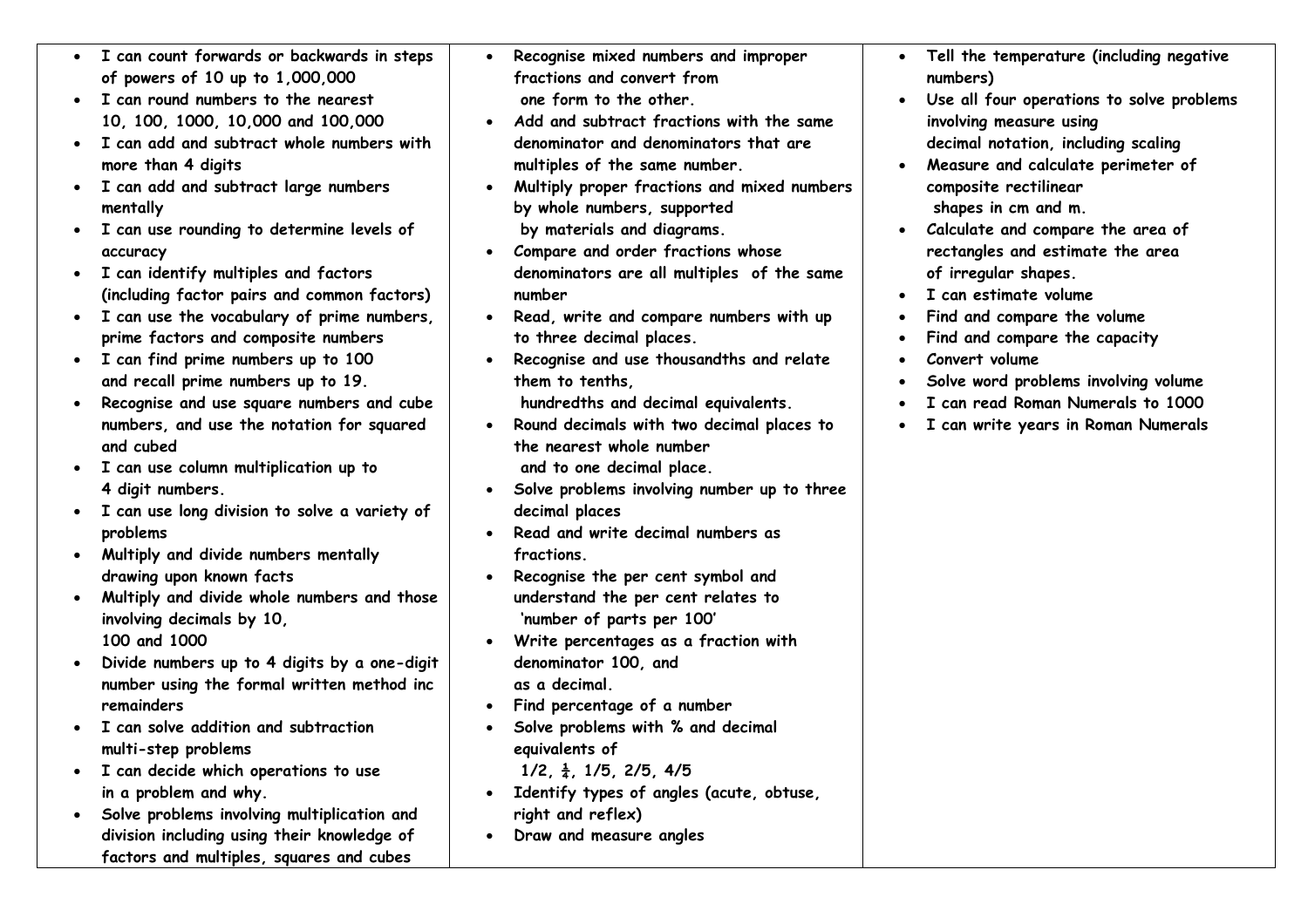| tables.                                                                                                                                                                     | Complete, read and interpret information in<br>Identify angles in a straight line and at a<br>$\bullet$<br>point<br>including timetables.<br>Find unknown angles in squares and<br>$\bullet$<br>I can solve comparison, sum and<br>rectangles<br>difference problems from a line graph<br>Identify 3-D shapes, including cubes and<br>other cuboids, from<br>2-D representations.<br>Distinguish between regular and irregular<br>polygons based on reasoning about equal<br>sides and angles<br>Write the coordinates of points<br>I can explain the position of a shape<br>$\bullet$<br>following a reflection and know it has not<br>changed.<br>I can explain the position of a shape<br>following a translation and know it has not<br>changed. |                                                                                                                                                                                                                                                                                                                                                                                                                                                                                                                                            |                                                                               |                    |
|-----------------------------------------------------------------------------------------------------------------------------------------------------------------------------|------------------------------------------------------------------------------------------------------------------------------------------------------------------------------------------------------------------------------------------------------------------------------------------------------------------------------------------------------------------------------------------------------------------------------------------------------------------------------------------------------------------------------------------------------------------------------------------------------------------------------------------------------------------------------------------------------------------------------------------------------|--------------------------------------------------------------------------------------------------------------------------------------------------------------------------------------------------------------------------------------------------------------------------------------------------------------------------------------------------------------------------------------------------------------------------------------------------------------------------------------------------------------------------------------------|-------------------------------------------------------------------------------|--------------------|
|                                                                                                                                                                             |                                                                                                                                                                                                                                                                                                                                                                                                                                                                                                                                                                                                                                                                                                                                                      | <b>Year 6 Overview</b>                                                                                                                                                                                                                                                                                                                                                                                                                                                                                                                     |                                                                               |                    |
| <b>Autumn 1</b>                                                                                                                                                             | <b>Autumn 2</b>                                                                                                                                                                                                                                                                                                                                                                                                                                                                                                                                                                                                                                                                                                                                      | Spring                                                                                                                                                                                                                                                                                                                                                                                                                                                                                                                                     | Summer 1                                                                      | Summer 2           |
| Law & Disorder<br>(Vikings 760-1066)                                                                                                                                        | The Apprentice                                                                                                                                                                                                                                                                                                                                                                                                                                                                                                                                                                                                                                                                                                                                       | Globalcitizen@work                                                                                                                                                                                                                                                                                                                                                                                                                                                                                                                         | Pharaohs, pyramids &<br>pre-historic Periods                                  | <b>Wacky Races</b> |
| • I can read and write numbers up to 10<br>million<br>10 million<br>number (including decimals)<br>I can round numbers to the nearest<br>I can use the orders of operations | I can compare and arrange numbers within<br>I can tell the place value of a digit in a<br>10,100,1000,10000,100000 and million<br>I can multiply a 4 digit by a 2 digit number<br>I can divide a 4 digit number by a 2 digit<br>I can interpret remainders in divisions and<br>round to a specified degree of accuracy<br>I can use estimation to check answers                                                                                                                                                                                                                                                                                                                                                                                      | • I can compare quantities and numbers using<br>ratio<br>I can solve problems involving the scale<br>factor of shapes.<br>I can solve a range of real life problems<br>$\bullet$<br>involving ratios<br>I can solve problems involving the relative<br>$\bullet$<br>sizes of two quantities where missing values<br>can be found by using integer multiplication<br>and division facts.<br>I can find pairs of numbers that satisfy an<br>equation with two unknowns.<br>I can enumerate possibilities of<br>combinations of two variables | Recap objectives- SATS revision<br>$\bullet$<br>Budgeting/Project based work. |                    |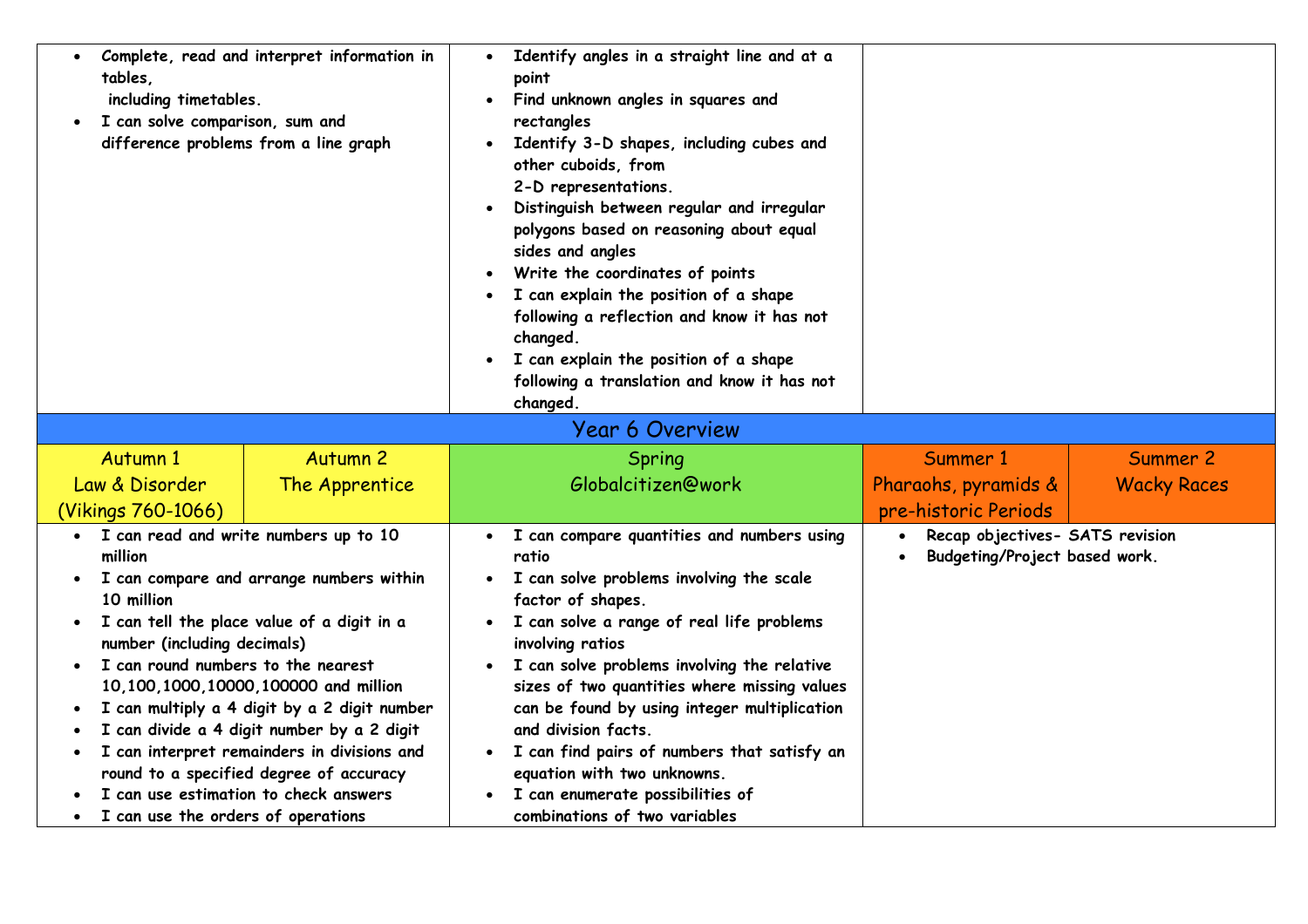| • I can carry out calculations involving the                    | $\bullet$ | I can describe and complete a                         |  |
|-----------------------------------------------------------------|-----------|-------------------------------------------------------|--|
| four operations.                                                |           | pattern/sequence                                      |  |
| I can identify common factors and multiples                     | $\bullet$ | I can write and evaluate algebraic                    |  |
| I can identify prime numbers                                    |           | expressions (including missing number                 |  |
| I can solve word problems involving all                         |           | problems)                                             |  |
| operations.                                                     |           | I can write and use formulae                          |  |
| I can find equivalent fractions using common                    |           | I can solve equations (including balancing            |  |
| multiples                                                       |           | equations)                                            |  |
| I can simplify fractions using common                           | $\bullet$ | I can find the perimeter of shapes                    |  |
| factors                                                         |           | I can recognise that shapes with the same             |  |
| I can compare and order fractions (including<br>greater than 1) |           | area can have different perimeters and vice<br>versa. |  |
| I can add and subtract fractions with                           |           | I can find the area of rectangles, triangles          |  |
| different denominators                                          |           | and parallelograms                                    |  |
| I can add and subtract mixed numbers                            |           | I can use formulae to find the area of                |  |
| I can multiply proper fractions and write in                    |           | rectangles, triangles and parallelograms              |  |
| the simplest form.                                              | $\bullet$ | I can use the area of rectangles to find the          |  |
| I can divide proper fractions by whole                          |           | area of other types of polygons.                      |  |
| numbers.                                                        |           | I can find the volume of solids by counting           |  |
| I can relate division to fractions and                          |           | the cubes                                             |  |
| decimals                                                        |           | I can calculate the volume of cubes and               |  |
| I can write fractions as decimals                               |           | cuboids in standard units                             |  |
| I can multiply decimals with 1 and 2 digit                      | $\bullet$ | I can solve problems involving volume.                |  |
| whole numbers                                                   |           | I can recognise angles that meet at a point,          |  |
| I can divide decimals with 1 and 2 digit                        |           | on a straight line and vertically opposite.           |  |
| whole numbers                                                   | $\bullet$ | I can find unknown angles in triangles,               |  |
| I can convert measures of length                                |           | quadrilaterals and regular polygons.                  |  |
| I can convert measures of mass                                  | $\bullet$ | I can identify the radius, diameter,                  |  |
| can convert measures of volume                                  |           | circumference and centre of a circle.                 |  |
| I can convert measures of time.                                 |           | I can draw 2d shapes using given dimensions           |  |
| I can convert between miles and kilometres                      |           | and angles                                            |  |
| I can solve worded problems involving                           | $\bullet$ | I can identify and draw nets of 3d shapes.            |  |
| measures.                                                       |           | I can describe coordinates within the four            |  |
| I can calculate the percentage of a number                      |           | quadrants                                             |  |
| and a quantity                                                  |           | • I can draw, translate and reflect simple            |  |
| I can use percentage to describe changes                        |           | shapes in the coordinate plane.                       |  |
| I can use percentage to compare                                 |           | I can calculate and interpret the mean as             |  |
|                                                                 |           | an average                                            |  |